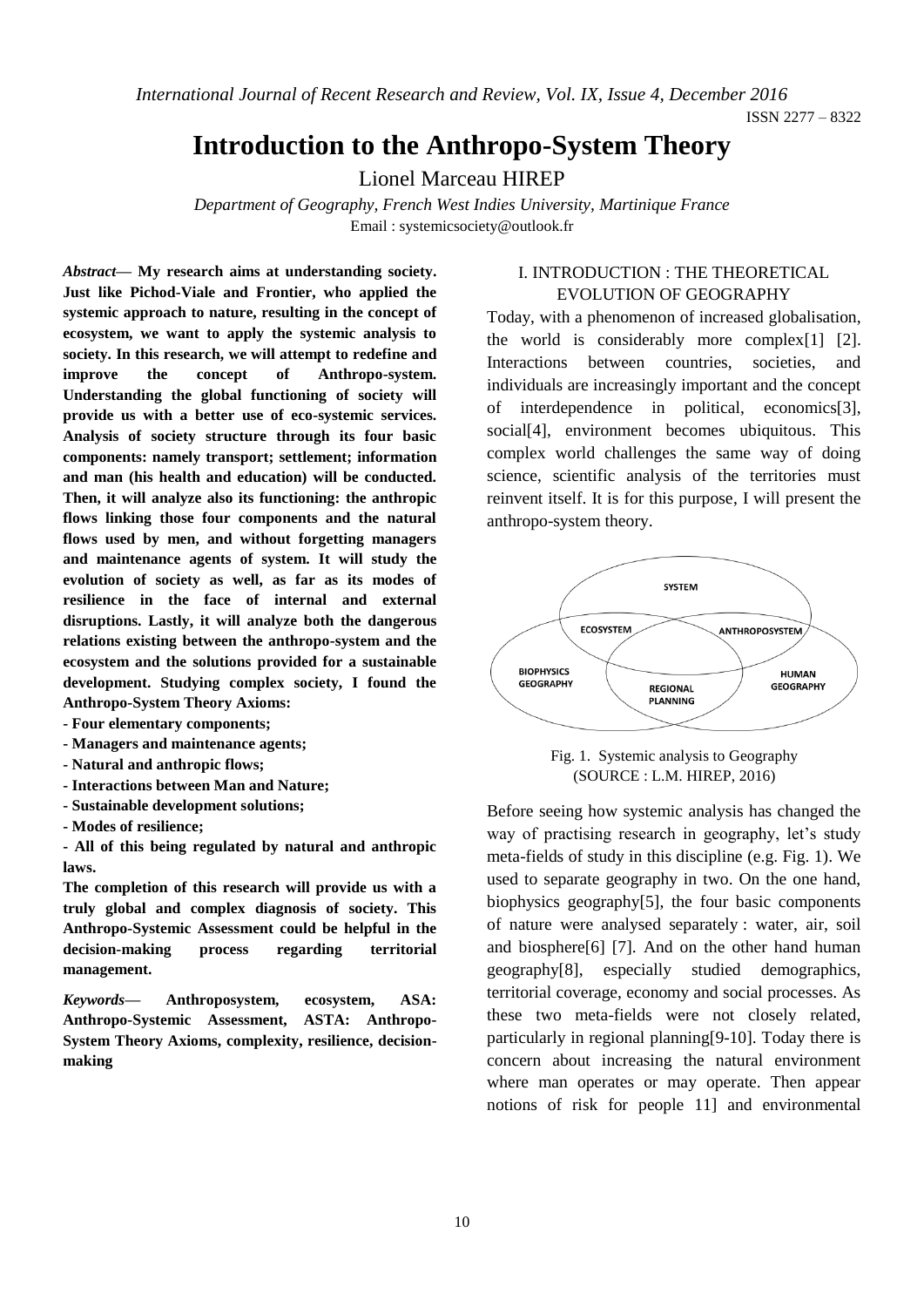protection[12] [13]. These two concepts using new computer technology to perform diagnosis and modelling of the territory to help decision-making [14].

However, the revolution geographical approaches do not stop there. It reaches extreme degrees of complexity when it apply systemic approaches [15]. Let's mention include Pichod-Viale and Frontier, who by applying the systemic approach to biophysics geography have led to a more sophisticated concept of the ecosystem [16]. The ecosystem disintegrates the barriers of disciplinary fields to give a more comprehensive and complex of ecology. It creates the link between the four basic components of nature, updates many more organized natural processes than might be believed and above all it shows us that nature is more unstable than it seems that it has evolved constantly responding to disturbances resiliency modes. It would be interesting to do for human geography what Pichod-Viale and Frontier have achieved in biophysics geography. Applying systems thinking to societies could significantly expand our field of vision and it might even lead us to an improved anthroposystem concept. Systemic analysis of society will be an opportunity to flush out the Anthropo-System Theory Axioms. This research work will provide a more global and complex vision of society.

## II. METHODS : A.S.A.: ANTHROPO-SYSTEMIC ASSESSMENT

To win over this complexity, I created a new method of analysis : the ASA, the Anthropo-Systemic Assessment (e.g. Fig. 2). The Anthropo-Systemic Assessment is a global analysis of society.

The first step begins with the observation of the landscape which will enable to prepare the surveys, the training courses, the interviews and will provide the systemic pattern structure. As for surveys, training courses and interviews, they also help out with the systemic pattern realization. You can notice that the purpose of the first part is the systemic pattern realization.

This goal being achieved, we can then focus on the research work. On the one hand, we will make an economic balance of four components of society

(settlement, transport, information and man (his health and education)), on the other hand, we will use the data of the city council to collect information aboutfour components of society, managers, maintenance agents, modes of resilience in the face of internal and external disruptions, and cultural, structural and economic changes. The next step is the study of the anthroposystem structure by analysing the four components of society. After that we will study the functioning of anthroposystem by analysing the management and maintenance of the anthropic system and the anthropic flows at stake within that system and also the natural flows supplying that system. Lastly we will examine the evolution of anthroposystem by analysing the modes of resilience in the face of internal and external disruptions, and cultural, structural and economic changes. The outcome of the second part of the research is therefore the materialization of anthroposystem thanks to the study of its structure and of its functioning and of its evolution.

Anthroposystem being defined, we can now observe the dangerous relationships it has with its ecosystem in part three. At first, we will measure the ecological footprint of society with the biosphere data, the air data and the water data. Afterwards, we will measure the impact of a polluted nature with the health data. To complete the research work we will study the advances (overhangs) in sustainable development thanks to the development data of society.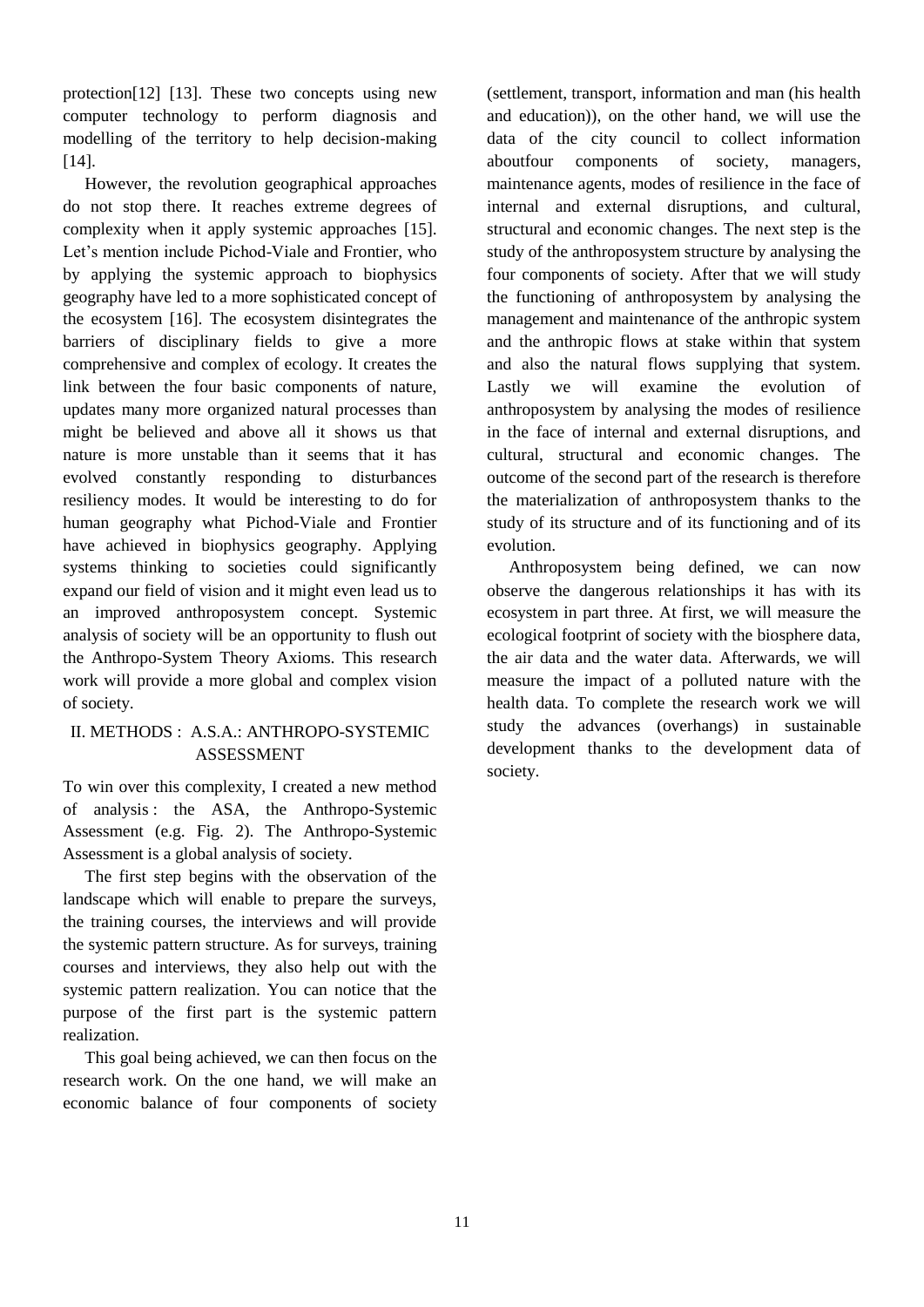

Fig. 2 **:** A.S.A. : Anthropo-Systemic Assessment (SOURCE : L.M. HIREP, 2016)

The ASA, the Anthropo-Systemic Assessment so clarified, let us look now at the results we could obtain.

## III. RESULTS & DISCUSSION : SOCIETYPERCEIVED IN ALL ITS COMPLEXITY

At first let me present you the societal cell (e.g. Fig. 3) with its nucleus its city hall, one of the administrators as closely as possible to the local population. Indeed this decision-making level is more reactive than the others and can answer more actively the disturbances and the daily changes of society by resorting to sound armed with white blood cells, of cleaning operatives of the system (policemen, fire brigades, municipal officers, etc.).



Fig. 3 **:** Societal Cell (SOURCE : L.M. HIREP, 2016)

This cell like any other inscribed in it a societal DNA (e.g. Fig. 4) consisting of two membranes each carrying a genetic code on one side natural laws[17] (the human being like any other animal also has natural survival needs) and on the other side of anthropic laws (National and Trading Bloc positive rights) [18] [19]. It is really important to understand that man from birth to death, in all his actions cannot evade this societal DNA.



Fig. 4 **:** Societal D.N.A. (SOURCE : L.M. HIREP, 2016)

However, the societal cell has even some leeway. In fact, in compliance with National and Trading Bloc positive rights, it sets up the process of resilience[20] to internal and external disturbances (e.g. Fig 5). This is called self-regulation, a faculty present in each system.



Fig. 5 **:** Societal Cell Self-Regulation (SOURCE : L.M.HIREP, 2016)

The societal cell (e.g. Fig. 6) is also made up of four basic components : settlement, transport, information and finally man (his health and education). These components are interconnected by anthropic flows :

- capital flows [21],
- goods flows[22],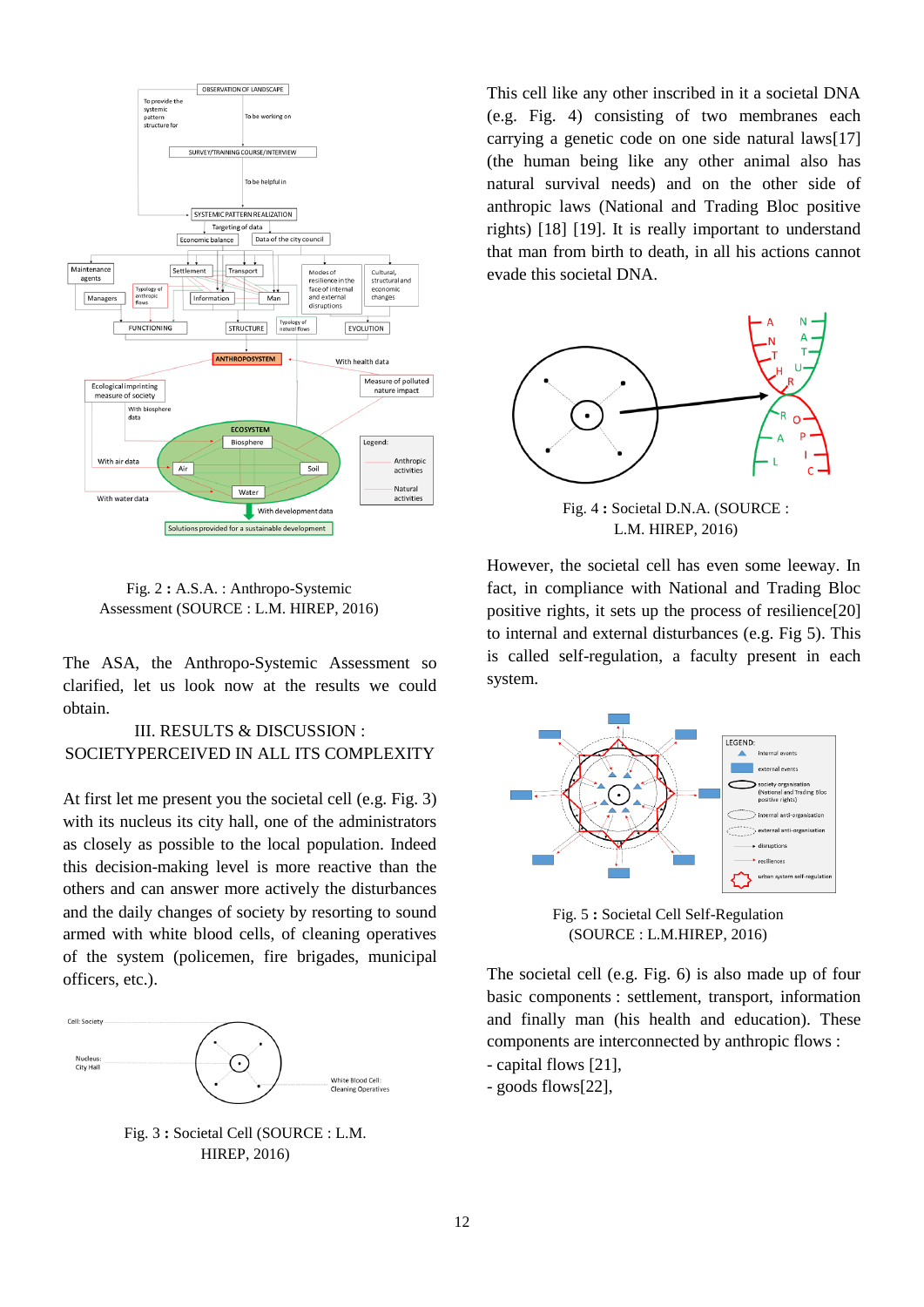- people flows[23] [24], and

- information flows [25].

But all societal cells cannot survive without the external supply of natural flows :

- water flows[26],
- air flows[27],
- organic material flows[28] [29],
- mineral matter flows [30], and
- natural energy flows[31].



Fig. 6 **:** Anthropic and Natural Flows (SOURCE : L.M. HIREP, 2016)

However, these natural resources could not have existed without the heat of Sun (in photosynthesis [32] and air mass movements[33]) and the gravity of the Moon (in the tides)[34] [35]. Space components involve indirectly in proper functioning of the societal cell (e.g. Fig. 7). But there are also man-made space components created by man, satellites [36] [37] that intervene directly in the information of societal cell.



Fig. 7 **:** Intervention of space components in societal cell (SOURCE : L.M. HIREP, 2016)

The societal cell also undergoes many natural and anthropic aggressions. In response to this, the societal cell sets up real self-defense mechanisms with its maintenance agents (policemen, firemen, municipal

officials) under the leadership of its managers (townhall, prefecture (council)). We first have cyclical natural disturbances such as cyclones [38] and floods[39] and their associated hazards such as cyclonic swells[40] and landslides[41] (e.g. Fig. 8). Facing them, we develop RRP, Risk Prevention Plans. In the cyclone, it is a level of vigilance that increases with the approach of this latter. For floods, ULP, Urbanism Local Plan means risk areas and plans for houses in flood zones to be on stage and surrounded by a wall, the living space is upstairs.

We also have occasional natural disturbances such as earthquakes [42-43] (e.g. Fig. 9). There besides plans for prevention and intervention include information campaigns on seismic risks and how to act and react. The public concerned is large : communities, businesses, citizens and especially the school so that society has a culture of risk.

And finally there are continual anthropic disturbances with a boomerang effect (e.g. Fig. 10). Man pollutes nature using its resources. But the polluted nature poisons man when he reuses natural resources. Anyway, People/Nature relationships are in a closed circuit and that is the man to decide whether he maintains a vicious circle of pollution which he underniably suffers the consequences or it reinvents itself in a circle with virtuous sustainable development [44-45]. Some beginnings of sustainable development goes also up locally : selective sorting, HEQ (High Environmental Quality), the renewal of the fleet with less polluting cars, reducing the volume of paper through internet and setting instead of cleaner energies[46-50].



Fig. 8 **:** Cyclical Natural Disruptions (Associated Hazards) (SOURCE : L.M. HIREP, 2016)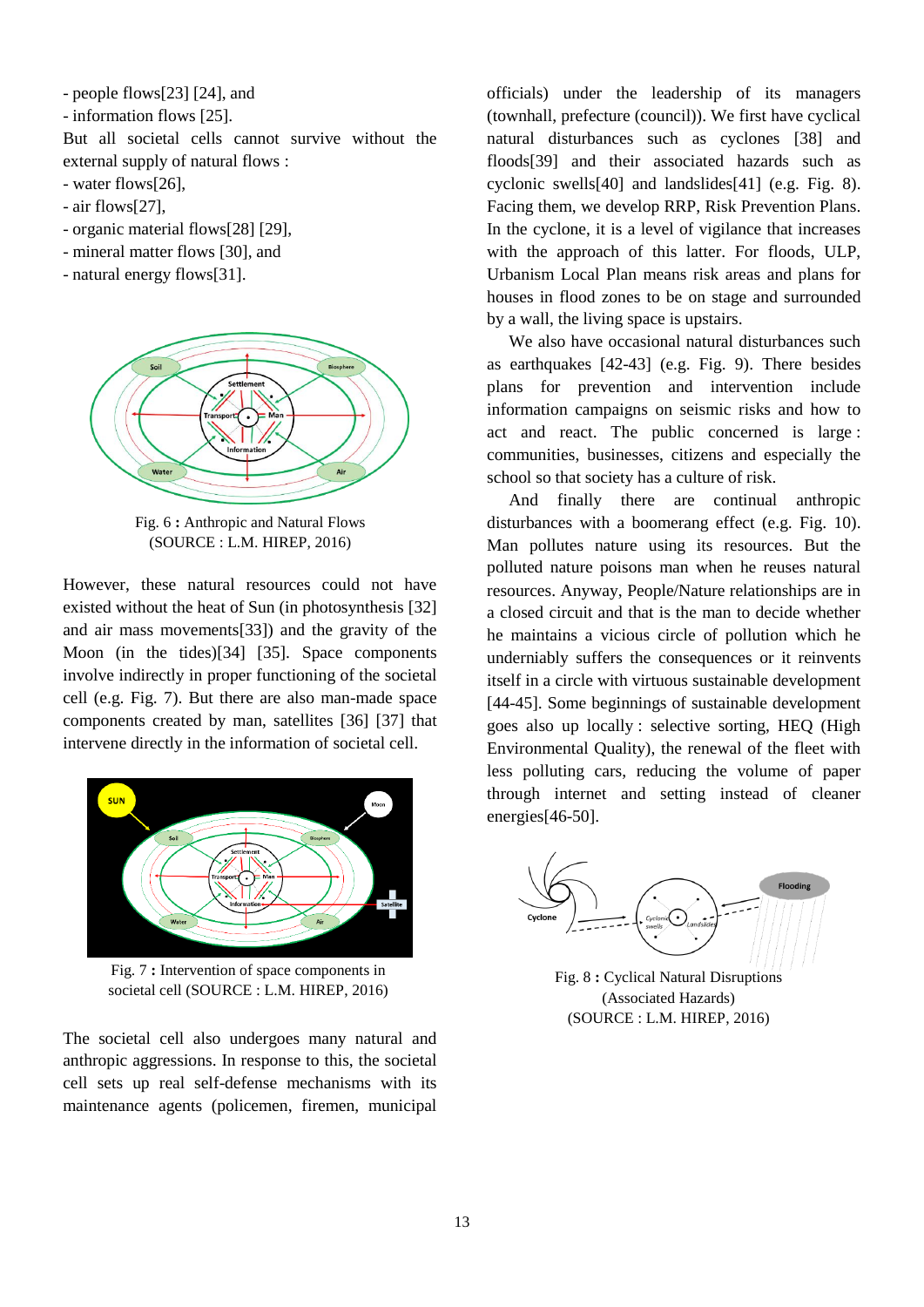

Fig. 9**.** Punctual Natural Disruption (SOURCE : L.M. HIREP, 2016)



Fig. 10 **:** Perpetual Anthropic Disruption (SOURCE : L.M. HIREP, 2016)

# IV. CONCLUSION: A.S.T.A.: ANTHROPO-SYSTEM THEORY AXIOMS

From these results, we can identify the Anthropo-System Theory Axioms, the ASTA (e.g. Fig. 11). First of all, the four basic components of society which are settlement, transport, information, and man (his health and education). Those are then interconnected by the natural and anthropic flows. As for managers and maintenance agents they make sure that the balance in the societal cell is maintained. By elaborating the modes of resilience in the face of internal and external disturbances and cultural, structural and economic changes. We have also seen that the Human/Nature interactions are damaged by a constant pollution : it is the snake biting its tail. Even if some sustainable development solutions are taken locally. Finally, we can notice that all this is framed by natural laws (rules of survival of the human species) and anthropic (National and Trading Bloc positive rights).

The purpose of my present and future research will be to improve this theory by applying it to different cities.



Fig. 11 **:** A.S.T.A. : Anthropo-System Theory Axioms (SOURCE : L.M. HIREP, 2016)

#### V. ACKNOWLEDGMENT

I wish to thank the Lamentin council for greeting me and for being available during my training course. I also thank the BIORECA laboratory for its first rate equipment and team of researchers they provide me with. I want to thank Jacques Vincent for helping me to translate certain article into English.

# VI. REFERENCES

- [1] L. Todres, Globalisation and the Complexity of Self : The relevence of psycholotherapy, *Existential Analysis*, Vol. 13, n°1, p. 98-105, 2002.
- [2] D. Bevan &M. Gitsham, Context, complexity and connectedness : dimensions of globalization revealed, *Corporate Governance : The international journal of business in society*, Vol.9, n°4, pp. 435- 447, 2009.
- [3] F. Canova &H. Dellas, Trade interdependence and the international business cycle, *Journal of International Economics*, Vol. 34, n°1, p. 23-47, 1993.
- [4] D.W. Johnson &R.T. Johnson, New Developments in Social Interdependence Theory, *Genetic, Social, and General Psychology Monographs*, Vol. 131, n°4, p. 285-358, 2005.
- [5] R.L.Walko& al., Coupled Atmosphere-Biophysics-Hydrology Models for Envronmental Modeling, *Journal of applied meteorology*, Vol. 39, n°6, pp. 931-944, 2000.
- [6] R. Pethig &D.B. Kell, The passive electrical properties of biological systems : their significance in physiology, biophysics and biotechnology, *Physics in Medicine and Biology*, Vol. 32, n°8,pp. 933, 1987.
- [7] M. Giordano, M. Giordano & A. Wolf, The Geography of Water Conflict and Cooperation : Internal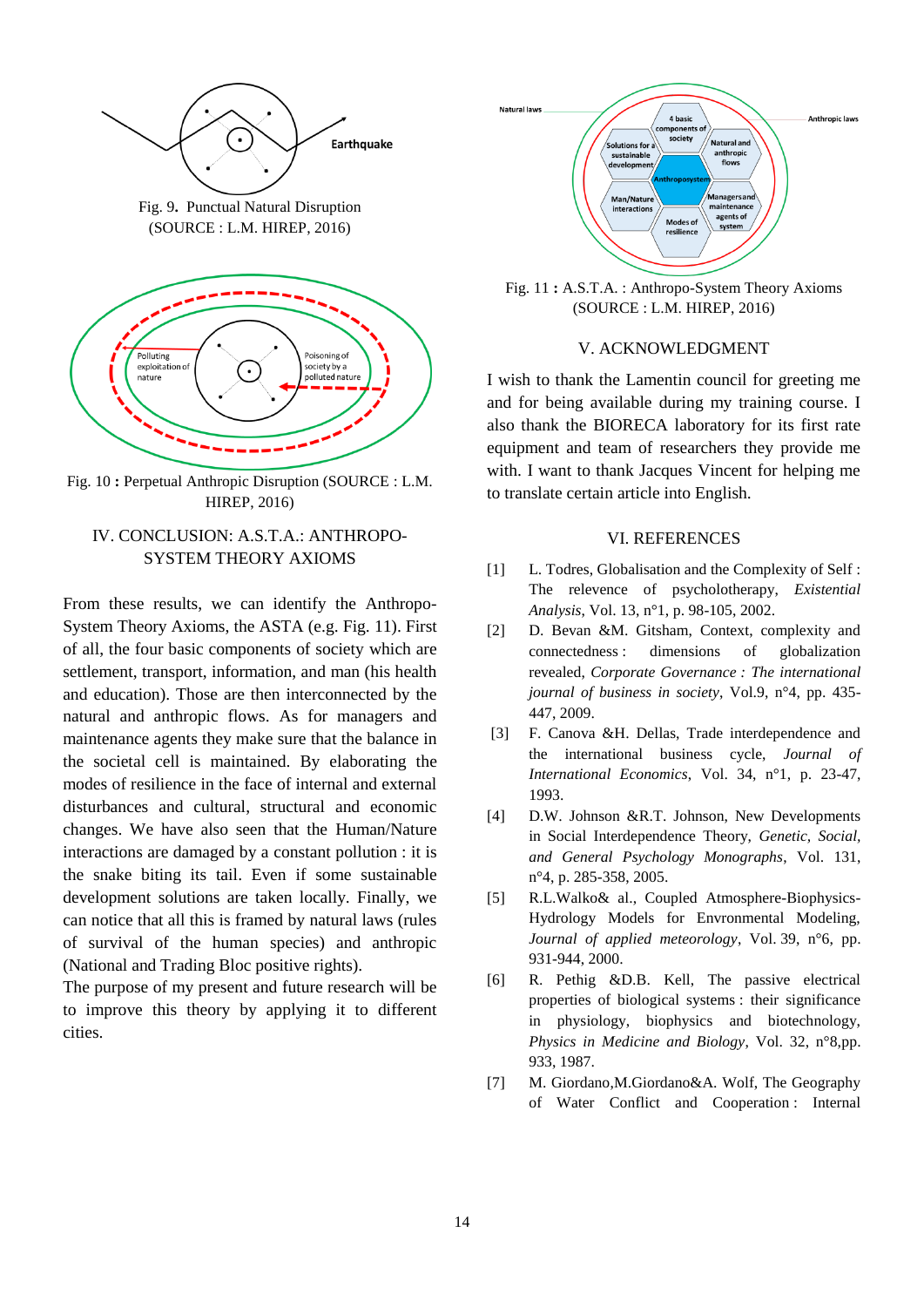Pressures and International Manifestations, *The Geographical Journal*, Vol.168, n°4,pp. 293-312, 2002.

- [8] R.M. Haynes, Dimensional Analysis : Some Applications in Human Geography, *Geographical Analysis*, Vol.7, n°1, pp. 51-68, 1975.
- [9] (1969) Urban and Regional Planning A system approach,J.B. Loughlin.[Faber and Faber]. Available : http://irevues.inist.fr/utilisation
- [10] A. Markusen & A. Gadwa, Arts and Culture in Urban/Regional Planning : A Review and Research Agenda,*Journal of planning education and research,* Vol.29, n°3, pp.379-391, 2010.
- [11] B. Rohrmann, The risk notion : epistemological and empirical considerations, *Integrated Risk Assessment : Applications and regulations*, Vol.1, pp.39-46, 1998.
- [12] L.H. Goulder, I.W.H. Parry, R.C. Williams &D. Burtram, The Cost-Effectiveness of Alternative Instruments for Environmental Protection in a Second-Best Setting,*Journal of public Economics*,Vol.72, n°3, pp. 329-360,1999.
- [13] R.W. Hahn &R.N. Stavins, Economic incentives for environmental protection : integration theory and practice, *The American Economic Review*, Vol.82, n°2, pp. 464-468, 1992.
- [14] R.E. Bellman &L.A. Zadeh, Decision-Making in a fuzzy environment, *Management Science*, Vol.17, n°4, pp. 141-164, 1970.
- [15] L. Bertalanffy, *General System Theory*, George Braziller, Ed. New York, 1968.
- [16] S. Frontier & D. Pichod-Viale, *Ecosystèmes :*  structure, fonctionnement et évolution, 2<sup>nd</sup> ed., Dunod, Ed. Paris, 1998.
- [17] M. Schmidt & al., Distilling Free-Form Natural Laws from Experimental Data, *Science*, Vol.324, n°5923, pp. 81-85, 2009.
- [18] J.A. Frankel, E. Stein &S.-J. Wei, Continental Trading Blocs : Are They Natural or Supernatural?, *The Regionalization of the World Economy*, Vol.1, pp. 91-120, 1998.
- [19] S.J. Choi &A.T. Guzman, National laws, international money : regulation in a global capital market, *Fordham Law Review*, Vol.65, p. 1855, 1996.
- [20] C. Folke & al., Resilience Thinking : Integrating Resilience, Adaptability and Transformability, *Ecology and Society*, Vol.15, n°4, Art. 20, 2010.
- [21] M. Feldstein &C. Horioka, Domestic savings and international capital flows,*The Economic Journal*, Vol.90, pp. 314-329, 1980.
- [22] J. Boerkamps &A. Binsbergen, "GoodTrip A new approach for modelling and evaluation of urban goods distribution", in *Urban Transport Conference, 2 nd KFB Research Conference Sweden June 1999*, Theme 3.
- [23] S. Milne &I. Ateljevic, Tourism, economic development and the global-local nexus : theory embracing complexity, *Tourism Geographies*, Vol.3, n°4, pp. 369-393, 2001.
- [24] K. Oberman, Immigration, Global Poverty and the Right to Stay, *Political Studies*, Vol.59, n°2, pp. 253- 268, 2011.
- [25] N. Ay &D. Polani, Information flows in causal networks, *Advances in complex systems*, Vol.11, n°1, pp. 17-41, 2008.
- [26] A.K. Chapagain &A.Y. Hoekstra, The global component of freshwater demand and supply : an assessment of virtual water flows between nations as a result of trade in agricultural and industrial products, *Water International*, Vol.33, n°1, pp. 19- 32, 2008.
- [27] A. Kondjoyan, F. Peneau &H.-C. Boisson, Effect of high free stream turbulence on heat transfer between plates and air flows : A reviews of existing experimental results, *International Journal of Thermal Sciences*, Vol.41, n°1, pp. 1-16, 2002.
- [28] L. Briggs &S.J. Twomlow, Organic material flows within a smallholder highland farming system of South West Uganda, *Agrigulture Ecosystems & Environment*, Vol.89, n°3, pp. 191-212, 2002.
- [29] R.G. Qualls &B.L. Haines, Biodegradability of Dissolved Organic Matter in Forest Throughfall, Soil Solution, and Stream Water, *Soil Science Society of America Journal*, Vol.56, n°2, pp. 578-586, 1992.
- [30] D.B. Müller, Stock dynamics for forecasting material flows – Case study for housing in The Netherlands, *Ecological Economics*, Vol.59, n°1, pp. 142-156, 2006.
- [31] D.C. Coleman, R. Andrews, J.E. Ellis & J.S. Singh, Energy flow and partitioning in selected manmanaged and natural ecosystems, *Agro-Ecosystems*, Vol.3, pp. 45-54, 1976.
- [32] H. Lambers, F.S. Chapin &T.L. Pons, *Photosynthesis.* In : *Plant Physiological Ecology*, Springer New York, 2008.